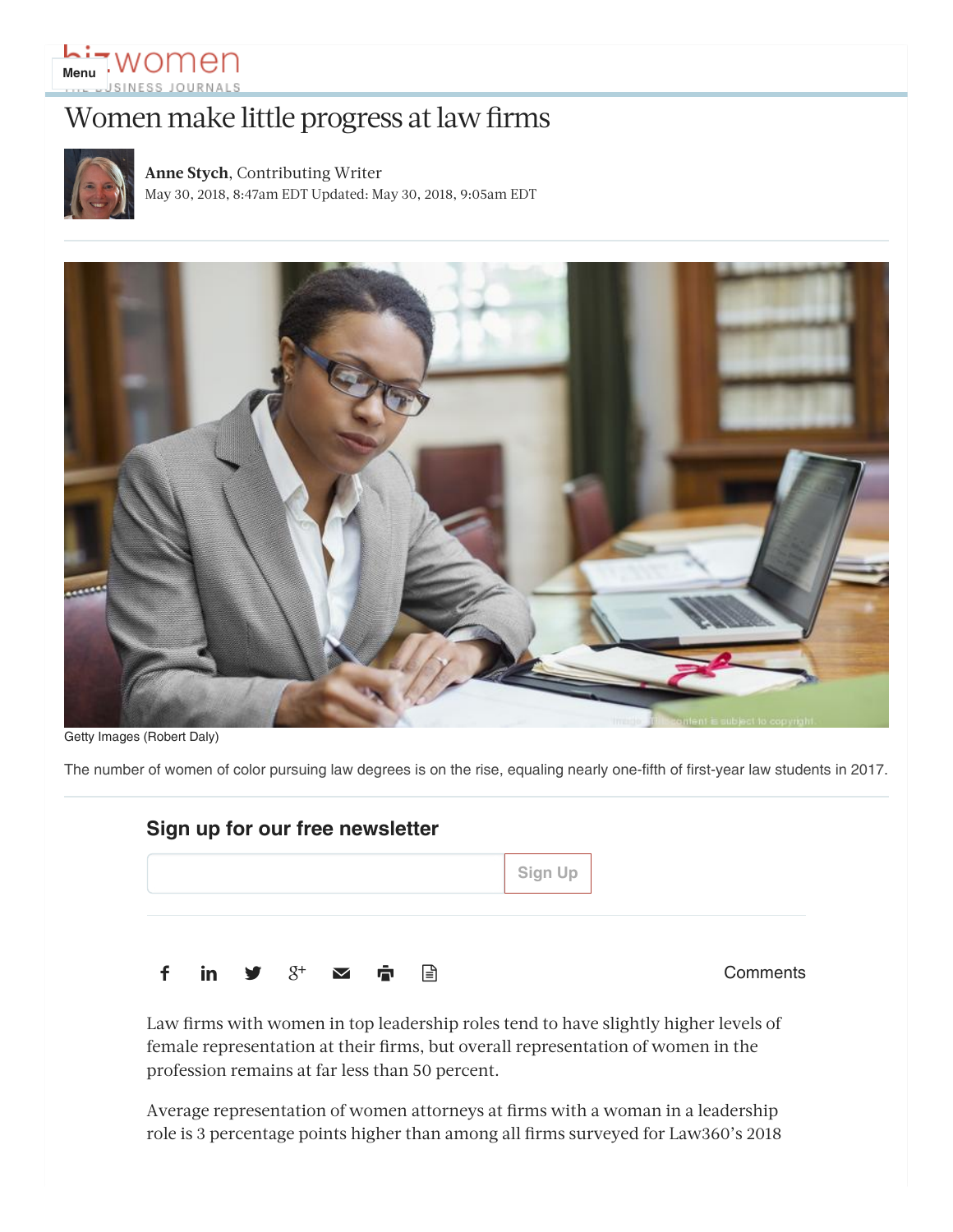Glass Ceiling Report, and representation of women equity partners at those firms is 5 percentage points higher.

The report, which analyzed the demographic makeup of more than 300 U.S. law firms, showed that in general, women continue to make only slight progress toward equal representation in the legal profession. Growth in representation year-to-year was less than 1 percent at all attorney levels.

#### **See Also**

- [Equal Pay Day: Where the gaps are greatest](https://www.bizjournals.com/bizwomen/news/latest-news/2018/04/equal-pay-day-where-the-gaps-are-greatest.html)
- [Companies can do more to create gender equality](https://www.bizjournals.com/bizwomen/news/latest-news/2018/03/companies-can-do-more-to-create-gender-equality.html)

"While this year's Glass Ceiling Report shows very modest gains for women, the numbers reflect what we've seen over the past five years," Law360 editor-in-chief [Anne Urda](https://www.bizjournals.com/bizjournals/search/results?q=Anne%20Urda) said.

More than 36 percent of lawyers are women, the study found, and 8 percent of private practice attorneys are women of color. About one-fourth of law firm partners, just more than 23 percent, are women, with just 3 percent being women of color. Forty-five percent of non-partners are women.

The American Bar Association's [Commission on Women in the Profession](https://www.americanbar.org/content/dam/aba/marketing/women/current_glance_statistics_january2017.authcheckdam.pdf) report found that in 2017,women made up nearly 25 percent of general counsel at Fortune 500 companies and close to 20 percent in Fortune 501 to 1,000 companies.

The ABA report also showed that as of 2015, women lawyers earned weekly salaries at 89.7 percent of what their male counterparts earned.

Women have comprised 40 percent of law school classes for the past 30 years, per the Law360 study, and the number of women of color pursuing law degrees is on the rise, equaling nearly one-fifth of first-year law students in 2017.

Urda said the #MeToo movement has sparked fresh discussions inside law firms about gender discrimination and gender equality, which may spur changes down the road.

Nearly one-third of female respondents to Law360's Attorney Satisfaction Survey, to be released this summer, report having experienced sexual harassment, and more than one-half said they had faced gender discrimination on the job.

The Yale Law Women organization at Yale Law School designated the following companies, listed in alphabetical order, as the [2018 Top Ten Female-Friendly Firms](http://yalelawwomen.org/top-ten-list/), based on family accommodations, part-time work and paid leave, and indicators of gender equity such as partnership promotions and the composition of leadership committees:

- Arnold & Porter Kaye Scholer LLP
- Bryan Cave LLP
- Hogan Lovells LLP
- Holland & Knight LLP
- Katten Muchin Rosenman LLP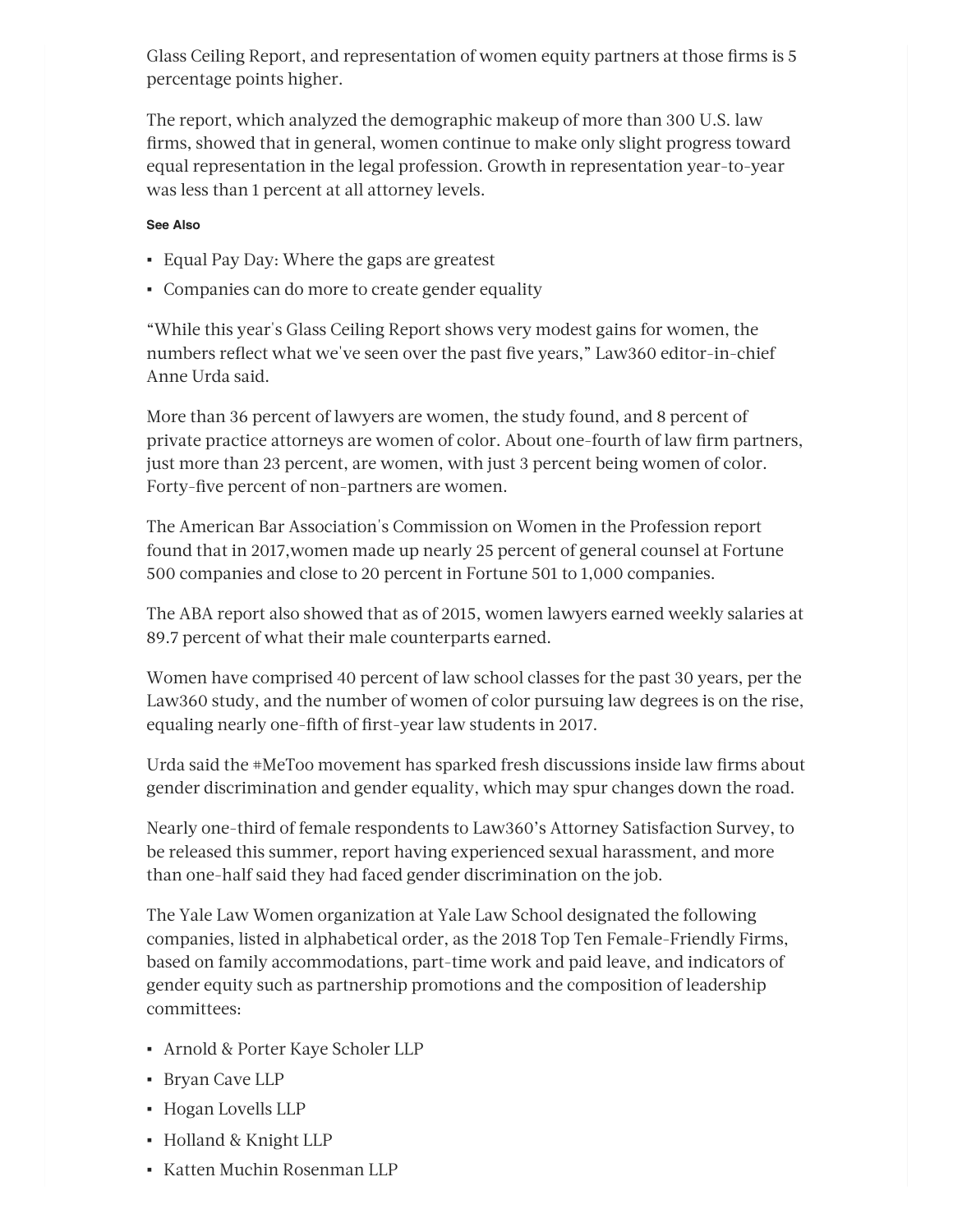- Littler
- McDermott Will & Emery
- Morgan, Lewis & Bockius LLP
- Morrison & Foerster LLP
- Orrick, Herrington & Sutcliffe LLP

Anne Stych is a freelance writer in Charlotte, North Carolina.



Industries: **[HUMAN RESOURCES](https://www.bizjournals.com/bizwomen/industry-news/human-resources/)**



#### **POPULAR ARTICLES**



**[LATEST NEWS](https://www.bizjournals.com/bizwomen/news/latest-news/) [Culinary world mourns Anthony Bourdain](https://www.bizjournals.com/bizwomen/news/latest-news/2018/06/culinary-world-mourns-anthony-bourdain.html)**



**[LATEST NEWS](https://www.bizjournals.com/bizwomen/news/latest-news/) [IHOP reveals what's behind its big name change](https://www.bizjournals.com/bizwomen/news/latest-news/2018/06/ihop-reveals-whats-behind-its-big-name-change.html)**



**[LATEST NEWS](https://www.bizjournals.com/bizwomen/news/latest-news/) [Target adds Millennial-minded home collection](https://www.bizjournals.com/bizwomen/news/latest-news/2018/06/target-adds-millennial-minded-home-collection.html)**



**[LATEST NEWS](https://www.bizjournals.com/bizwomen/news/latest-news/) [Suicide rates are up across the U.S.](https://www.bizjournals.com/bizwomen/news/latest-news/2018/06/suicide-rates-are-up-across-the-u-s.html)**



**[OUT OF THE OFFICE](https://www.bizjournals.com/bizwomen/news/out-of-the-office/) [A Closer Look: Melody Herzfeld's standing ovation](https://www.bizjournals.com/bizwomen/news/out-of-the-office/2018/06/a-closer-look-melody-herzfeld-s-standing-ovation.html)**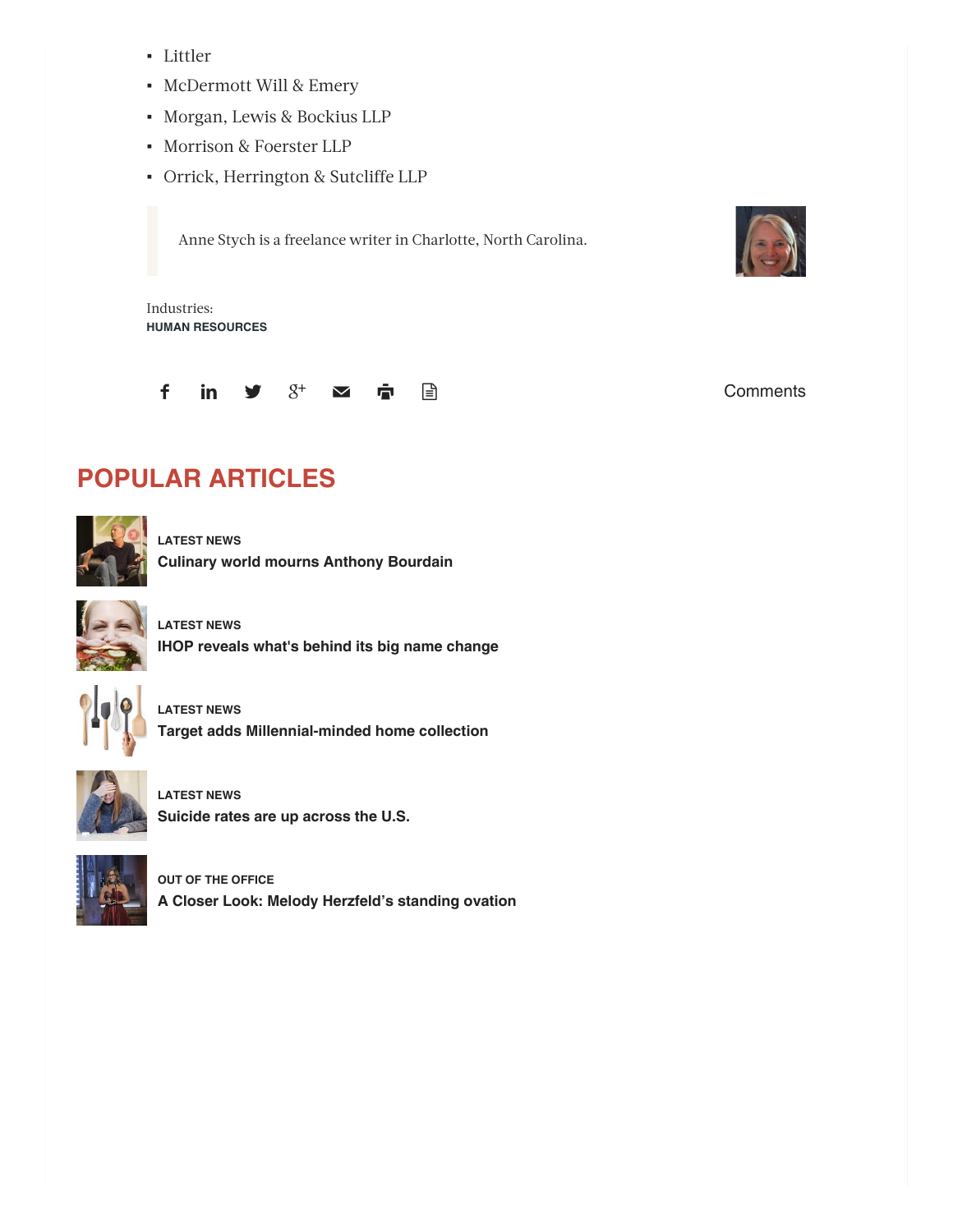### **[THOUGHT LEADERSHIP CHANNEL](https://www.bizjournals.com/bizwomen/channels/cbiz)**



**[Charitable giving strategies: Tax-saving techniques](https://www.bizjournals.com/bizwomen/channels/cbiz/2016/07/charitable-giving-strategies-tax-saving-techniques.html)**



**[3 information security risks facing healthcare organizations](https://www.bizjournals.com/bizwomen/channels/cbiz/2016/07/3-information-security-risks-facing-healthcare.html)**



**[5 steps to selling your business](https://www.bizjournals.com/bizwomen/channels/cbiz/2016/12/5-steps-to-selling-your-business.html)**

 $\triangleright$  X

#### **READ NEXT**



['Small percentage' of Amazon employees take up pay to quit offer](https://www.bizjournals.com/bizwomen/news/latest-news/2018/06/small-percentage-of-amazon-employees-take-up-pay.html) The company began offering the program in 2014.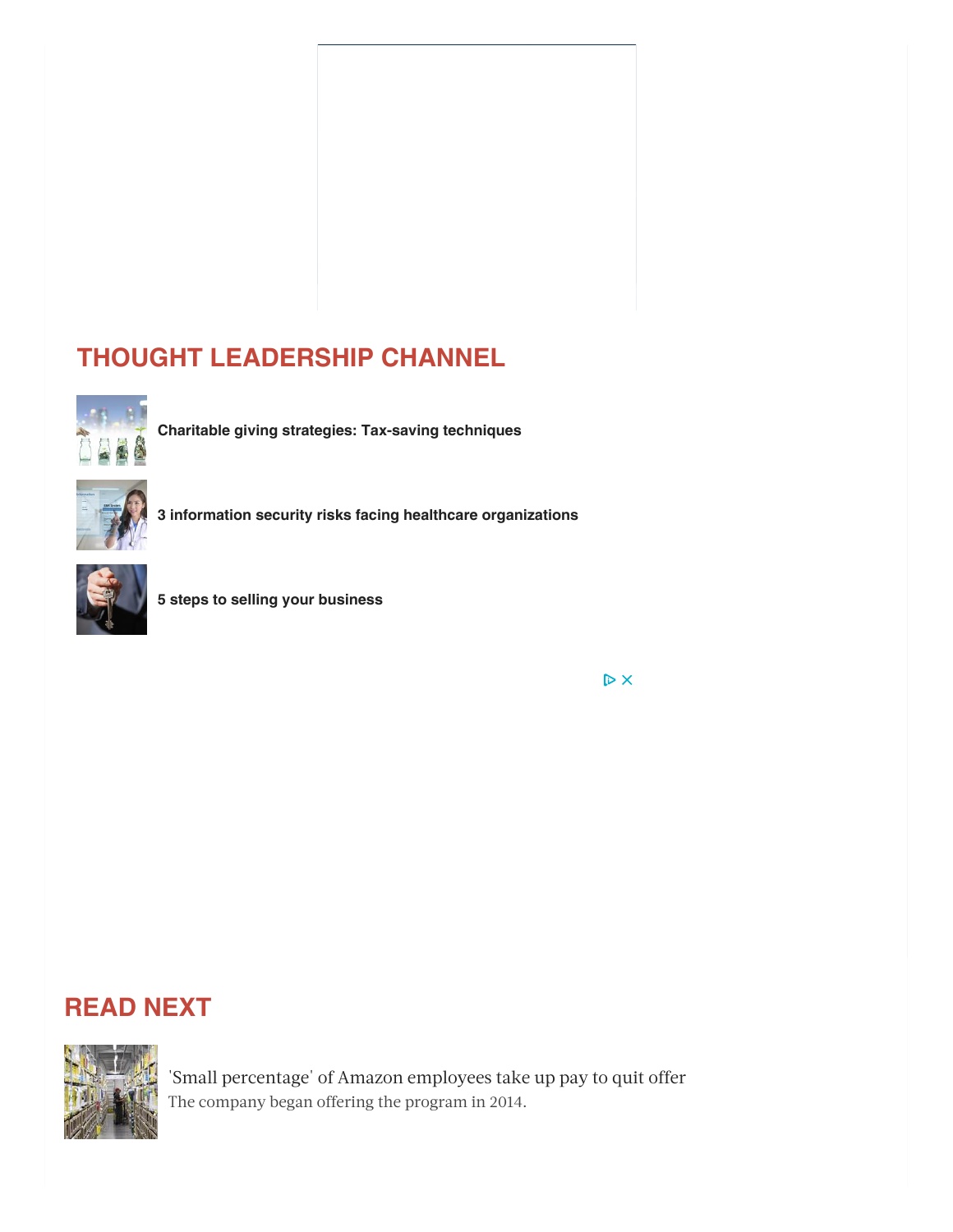

[North America wins bid to host 2026 World Cup](https://www.bizjournals.com/bizwomen/news/latest-news/2018/06/north-america-wins-bid-to-host-2026-world-cup.html) The 2026 World Cup was awarded to a united group consisting of the United States, Canada and Mexico.



[7 Questions: Why Maureen Bickley quotes Shakespeare](https://www.bizjournals.com/bizwomen/news/latest-news/2018/06/7-questions-why-maureen-bickley-quotes-shakespeare.html) Though she be but little, Cincinnati lawyer Maureen Bickley is "fierce."

# **[VIDEOS](https://www.bizjournals.com/bizwomen/video)**



**[Valspar Tournament Director Tracy West](https://www.bizjournals.com/bizwomen/video/Q4bzZrZTE6_dFzOTzVJNihE2-mOoImOx)**

b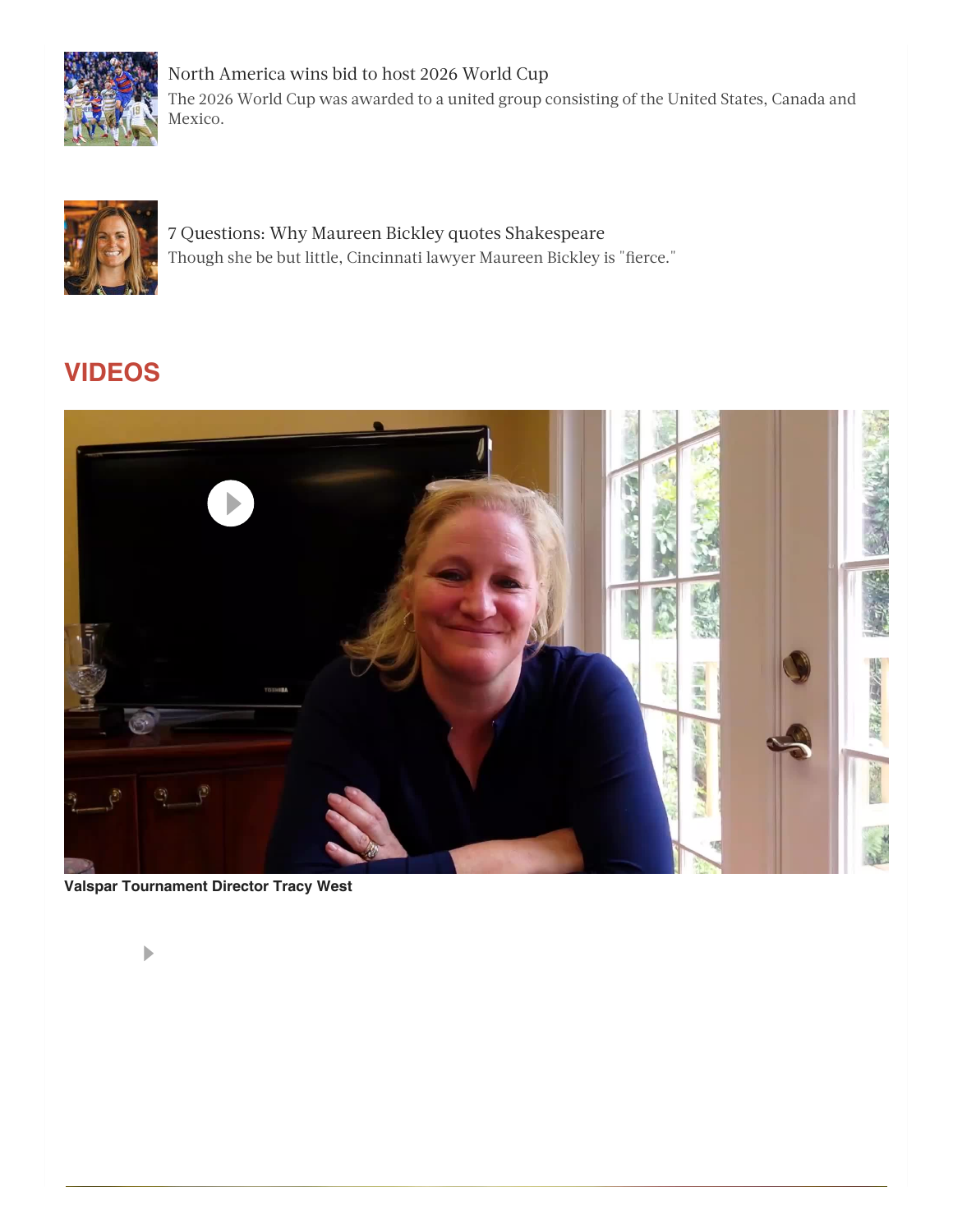

**[Executive Files with Gloria Hudson](https://www.bizjournals.com/bizwomen/video/0yYnlyYzE6llWhQhl9grzPkavWTGpkVG)**



**[Executive Files with Tricia Salcedo Williams](https://www.bizjournals.com/bizwomen/video/R1Z3VrYzE6j_8Ac3k9LjY35LxQ27CFTQ)**